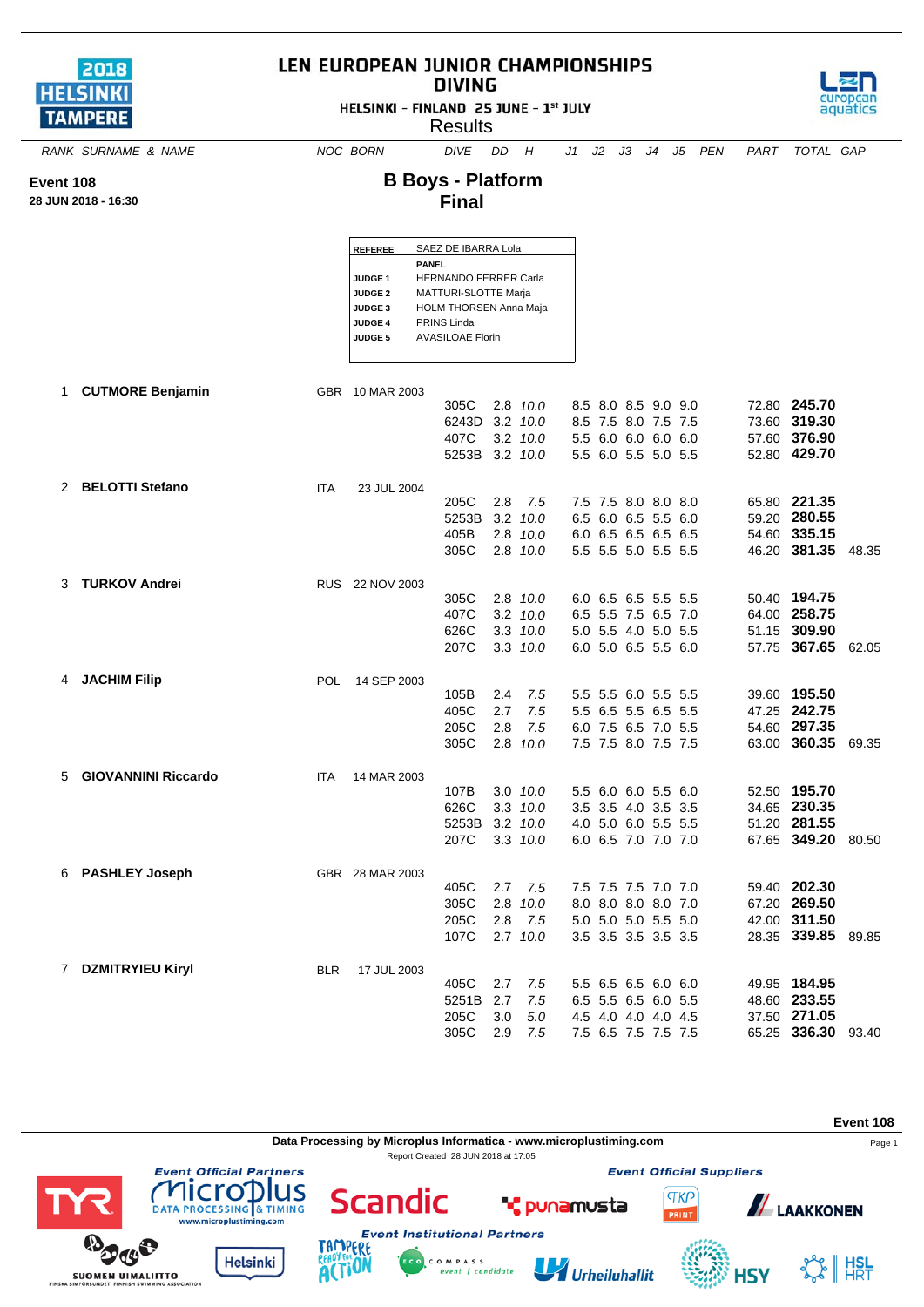|     | RANK SURNAME & NAME    | NOC BORN   |                 | <b>DIVE</b>    | DD            | H                | J1 | $J2$ $J3$ |                     | J4 J5 PEN | PART | TOTAL GAP           |  |
|-----|------------------------|------------|-----------------|----------------|---------------|------------------|----|-----------|---------------------|-----------|------|---------------------|--|
| 8   | <b>PARAKA Illia</b>    |            | UKR 02 AUG 2004 |                |               |                  |    |           |                     |           |      |                     |  |
|     |                        |            |                 | 405C           | 3.1           | 5.0              |    |           | 6.0 6.0 6.5 5.5 5.5 |           |      | 54.25 203.05        |  |
|     |                        |            |                 | 107B           |               | $3.0$ $10.0$     |    |           | 5.0 5.5 5.5 5.0 5.0 |           |      | 46.50 249.55        |  |
|     |                        |            |                 | 614B           | 2.3           | 7.5              |    |           | 4.0 4.0 3.0 4.5 5.0 |           |      | 28.75 278.30        |  |
|     |                        |            |                 | 5253B          |               | 3.2 10.0         |    |           | 5.0 6.0 6.5 6.0 6.0 |           |      | 57.60 335.90 93.80  |  |
| 9   | <b>POHL Elias</b>      |            | GER 07 MAR 2003 |                |               |                  |    |           |                     |           |      |                     |  |
|     |                        |            |                 | 107B           |               | $3.0$ $10.0$     |    |           | 4.0 4.0 3.5 3.5 4.0 |           |      | 34.50 188.30        |  |
|     |                        |            |                 | 407C           |               | $3.2$ $10.0$     |    |           | 6.0 6.0 5.0 5.0 5.5 |           |      | 52.80 241.10        |  |
|     |                        |            |                 | 5253B          |               | $3.2 \quad 10.0$ |    |           | 5.5 5.0 5.5 5.0 5.0 |           |      | 49.60 290.70        |  |
|     |                        |            |                 | 205C           |               | $3.0\quad 5.0$   |    |           | 4.5 4.5 4.0 4.5 4.5 |           |      | 40.50 331.20 98.50  |  |
| 10. | <b>SAFONOV Valerii</b> | <b>RUS</b> | 21 JUN 2003     |                |               |                  |    |           |                     |           |      |                     |  |
|     |                        |            |                 | 407C           |               | 3.2 10.0         |    |           | 3.5 4.5 5.5 4.5 4.5 |           |      | 43.20 186.45        |  |
|     |                        |            |                 | 626C           |               | $3.3$ $10.0$     |    |           | 4.0 4.0 4.0 4.0 4.0 |           |      | 39.60 226.05        |  |
|     |                        |            |                 | 207C           |               | $3.3$ $10.0$     |    |           | 4.5 4.5 4.0 4.5 4.5 |           |      | 44.55 270.60        |  |
|     |                        |            |                 | 5253B 3.2 10.0 |               |                  |    |           | 6.5 6.0 6.0 6.0 6.0 |           |      | 57.60 328.20 101.50 |  |
| 11  | <b>ANTONIV Anton</b>   | UKR        | 27 JAN 2003     |                |               |                  |    |           |                     |           |      |                     |  |
|     |                        |            |                 | 614B           |               | 2.4 10.0         |    |           | 7.0 7.0 7.5 7.0 7.0 |           |      | 50.40 206.90        |  |
|     |                        |            |                 | 407C           |               | $3.2$ $10.0$     |    |           | 3.5 3.5 3.0 3.5 3.5 |           |      | 33.60 240.50        |  |
|     |                        |            |                 | 107B           |               | $3.0$ $10.0$     |    |           | 5.0 4.0 4.0 4.0 4.0 |           |      | 36.00 276.50        |  |
|     |                        |            |                 | 5152B 2.9 10.0 |               |                  |    |           | 5.5 6.5 5.5 5.5 6.0 |           |      | 49.30 325.80 103.90 |  |
| 12  | <b>MORAITIS lason</b>  |            | GRE 11 NOV 2003 |                |               |                  |    |           |                     |           |      |                     |  |
|     |                        |            |                 | 614B           |               | 2.4 10.0         |    |           | 5.5 6.0 5.5 5.0 5.5 |           |      | 39.60 182.00        |  |
|     |                        |            |                 | 5132D          | $2.2^{\circ}$ | 5.0              |    |           | 5.0 5.0 5.0 4.5 5.0 |           |      | 33.00 215.00        |  |
|     |                        |            |                 | 105B           | 2.4           | 7.5              |    |           | 5.0 5.0 5.0 3.5 3.5 |           |      | 32.40 247.40        |  |
|     |                        |            |                 | 405C           | 2.7           | 7.5              |    |           | 4.0 4.0 4.0 4.5 4.5 |           |      | 33.75 281.15 148.55 |  |

**Data Processing by Microplus Informatica - www.microplustiming.com** Page 2 Report Created 28 JUN 2018 at 17:05

**Event Official Suppliers** 

**TKP** 

**Event 108**



**HSY** 



**Event Official Partners** 

**BOOS** 

SUOMEN UIMALIITTO



**T** punamusta



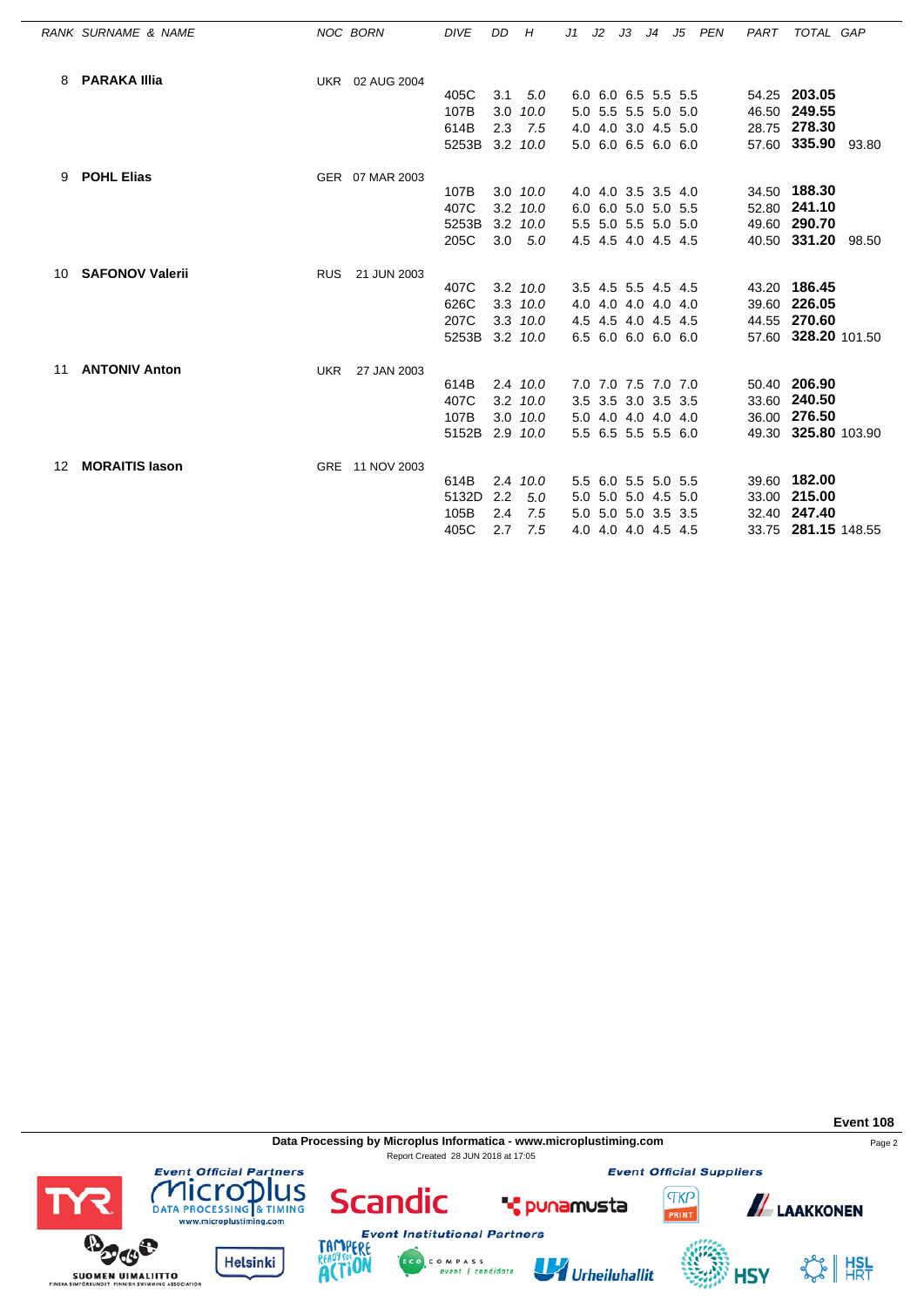

**28 JUN 2018 - 10:00**

**Event 8**

## LEN EUROPEAN JUNIOR CHAMPIONSHIPS **DIVING**

HELSINKI - FINLAND 25 JUNE - 1st JULY

**Results** 



*RANK SURNAME & NAME NOC BORN DIVE DD H J1 J2 J3 J4 J5 PEN PART TOTAL GAP*

**B Boys - Platform Preliminary**

|   |                            |                                  |                         | SAEZ DE IBARRA Lola     |       |                                      |                  |                                          |                     |         |       |              |       |
|---|----------------------------|----------------------------------|-------------------------|-------------------------|-------|--------------------------------------|------------------|------------------------------------------|---------------------|---------|-------|--------------|-------|
|   |                            | <b>REFEREE</b>                   | PANEL A (1 2 5 6)       |                         |       |                                      |                  | PANEL B (3 4 7 8)                        |                     |         |       |              |       |
|   |                            | JUDGE <sub>1</sub>               | <b>AVASILOAE Florin</b> |                         |       | JUDGE <sub>1</sub>                   |                  | PACHERNEGG Paul                          |                     |         |       |              |       |
|   |                            | <b>JUDGE 2</b>                   | PRINS Linda             |                         |       | <b>JUDGE 2</b>                       |                  | <b>HOLM THOSEN Anna Maja</b>             |                     |         |       |              |       |
|   |                            | <b>JUDGE 3</b><br><b>JUDGE 4</b> | <b>BRUNNER Kathy</b>    | HERANDO FERRER Carla    |       | JUDGE <sub>3</sub><br><b>JUDGE 4</b> |                  | CALDERARA Gianluca<br><b>SWARTZ Love</b> |                     |         |       |              |       |
|   |                            | <b>JUDGE 5</b>                   |                         | <b>GEORGIADI Themis</b> |       | <b>JUDGE 5</b>                       |                  | <b>TOMLINSON Victoria</b>                |                     |         |       |              |       |
|   |                            | <b>RESERVE</b>                   | <b>JAFCSAK Zsolt</b>    |                         |       | <b>RESERVE</b>                       |                  | <b>SERGEEV Vitali</b>                    |                     |         |       |              |       |
| 1 | <b>CUTMORE Benjamin</b>    |                                  |                         | GBR 10 MAR 2003         |       |                                      |                  |                                          |                     |         |       |              |       |
|   |                            |                                  |                         |                         | 612B  |                                      | 1.9 10.0         |                                          | 7.5 8.0 8.0 7.0 7.5 |         | 43.70 | 43.70        |       |
|   |                            |                                  |                         |                         | 201B  |                                      | 1.8 10.0         |                                          | 7.5 7.5 7.5 7.5 7.0 |         | 40.50 | 84.20        |       |
|   |                            |                                  |                         |                         | 301B  |                                      | 1.9 10.0         |                                          | 8.0 7.5 7.0 7.5 8.0 |         | 43.70 | 127.90       |       |
|   |                            |                                  |                         |                         | 5231D |                                      | $2.0$ $10.0$     |                                          | 7.5 8.0 7.5         | 7.5 6.5 | 45.00 | 172.90       |       |
|   |                            |                                  |                         |                         | 305C  |                                      | 2.8 10.0         |                                          | 8.0 8.0 7.5 7.0 7.5 |         |       | 64.40 237.30 |       |
|   |                            |                                  |                         |                         | 6243D |                                      | $3.2 \quad 10.0$ | 8.0                                      | 7.5 7.5             | 7.0 6.5 | 70.40 | 307.70       |       |
|   |                            |                                  |                         |                         | 407C  |                                      | $3.2$ $10.0$     |                                          | 3.5 4.0 4.0 4.0 4.0 |         | 38.40 | 346.10       |       |
|   |                            |                                  |                         |                         | 5253B |                                      | $3.2$ $10.0$     |                                          | 7.5 8.0 7.0 7.5 7.5 |         |       | 72.00 418.10 |       |
| 2 | <b>GIOVANNINI Riccardo</b> |                                  | <b>ITA</b>              | 14 MAR 2003             |       |                                      |                  |                                          |                     |         |       |              |       |
|   |                            |                                  |                         |                         | 103B  |                                      | 1.6 10.0         |                                          | 6.5 6.5 6.5 6.0 6.0 |         | 30.40 | 30.40        |       |
|   |                            |                                  |                         |                         | 403B  |                                      | $2.0$ $10.0$     |                                          | 6.0 6.5 6.5 6.0 6.5 |         | 38.00 | 68.40        |       |
|   |                            |                                  |                         |                         | 201B  |                                      | 1.8 10.0         |                                          | 7.0 7.5 7.0 7.0 7.5 |         | 38.70 | 107.10       |       |
|   |                            |                                  |                         |                         | 612B  |                                      | 1.9 10.0         |                                          | 6.5 6.0 6.5 6.5 6.0 |         | 36.10 | 143.20       |       |
|   |                            |                                  |                         |                         | 405B  |                                      | 2.8 10.0         |                                          | 5.0 5.0 5.0 5.5 5.5 |         | 43.40 | 186.60       |       |
|   |                            |                                  |                         |                         | 107B  |                                      | $3.0$ $10.0$     |                                          | 5.5 5.5 5.5 5.0 5.0 |         |       | 48.00 234.60 |       |
|   |                            |                                  |                         |                         | 207C  |                                      | 3.3 10.0         |                                          | 8.0 7.5 8.0 8.0 8.0 |         |       | 79.20 313.80 |       |
|   |                            |                                  |                         |                         | 5253B |                                      | 3.2 10.0         |                                          | 6.5 7.0 6.0 6.0 6.0 |         |       | 59.20 373.00 | 45.10 |
| 3 | <b>BELOTTI Stefano</b>     |                                  | <b>ITA</b>              | 23 JUL 2004             |       |                                      |                  |                                          |                     |         |       |              |       |
|   |                            |                                  |                         |                         | 103B  |                                      | 1.6 10.0         |                                          | 6.5 6.5 6.0 6.0 6.0 |         | 29.60 | 29.60        |       |
|   |                            |                                  |                         |                         | 301B  |                                      | 1.9 10.0         |                                          | 7.0 7.5 7.5 7.0 8.0 |         | 41.80 | 71.40        |       |
|   |                            |                                  |                         |                         | 403B  |                                      | $2.0$ $10.0$     |                                          | 7.0 6.0 6.5 6.5 6.5 |         | 39.00 | 110.40       |       |
|   |                            |                                  |                         |                         | 5331D | 2.1                                  | 10.0             |                                          | 7.0 8.0 7.0 7.5 6.5 |         | 45.15 | 155.55       |       |
|   |                            |                                  |                         |                         | 405B  |                                      | 2.8 10.0         |                                          | 5.5 5.5 5.5 4.5 5.5 |         |       | 46.20 201.75 |       |
|   |                            |                                  |                         |                         | 205C  | 2.8                                  | 7.5              |                                          | 6.5 6.0 6.0 6.5 6.0 |         |       | 51.80 253.55 |       |
|   |                            |                                  |                         |                         | 5253B | 3.2                                  | 10.0             |                                          | 6.5 6.0 6.0 6.5 6.5 |         |       | 60.80 314.35 |       |
|   |                            |                                  |                         |                         | 305C  |                                      | 2.8 10.0         |                                          | 6.5 6.0 6.5 6.5 7.0 |         |       | 54.60 368.95 | 49.15 |
|   | <b>TURKOV Andrei</b>       |                                  |                         | RUS 22 NOV 2003         |       |                                      |                  |                                          |                     |         |       |              |       |
|   |                            |                                  |                         |                         | 103B  |                                      | 1.6 10.0         |                                          | 7.0 7.5 7.5 7.0 7.0 |         | 34.40 | 34.40        |       |
|   |                            |                                  |                         |                         | 403B  |                                      | $2.0$ $10.0$     |                                          | 5.5 6.0 6.5 6.0 6.5 |         | 37.00 | 71.40        |       |
|   |                            |                                  |                         |                         | 301B  |                                      | 1.9 10.0         |                                          | 6.5 6.0 6.0 6.5 6.0 |         | 35.15 | 106.55       |       |
|   |                            |                                  |                         |                         | 5132D | 2.1                                  | 10.0             |                                          | 6.5 6.0 6.0 5.5 6.0 |         | 37.80 | 144.35       |       |
|   |                            |                                  |                         |                         | 305C  |                                      | $2.8$ $10.0$     |                                          | 7.0 6.5 6.0 6.0 6.0 |         | 51.80 | 196.15       |       |
|   |                            |                                  |                         |                         | 407C  |                                      | $3.2$ $10.0$     |                                          | 5.5 5.0 5.5 6.0 6.0 |         | 54.40 | 250.55       |       |
|   |                            |                                  |                         |                         | 626C  |                                      | 3.3 10.0         |                                          | 6.5 6.0 6.5 6.5 7.0 |         | 64.35 | 314.90       |       |
|   |                            |                                  |                         |                         | 207C  |                                      | 3.3, 10.0        |                                          | 4.0 5.0 4.5 5.0 4.5 |         | 46.20 | 361.10       | 57.00 |

**Event 8 Data Processing by Microplus Informatica - www.microplustiming.com** expansion of the Page 1 Report Created 28 JUN 2018 at 11:32**Event Official Suppliers Event Official Partners** lus licro Scandic **TKP** LAAKKONEN **T** punamusta DATA PROCESSING & TIMING RINT www.microplustiming.com



TAMP ERE

**ACTION** 

**Helsinki** 

アイジ

**SUOMEN UIMALIITTO** 





**HSY**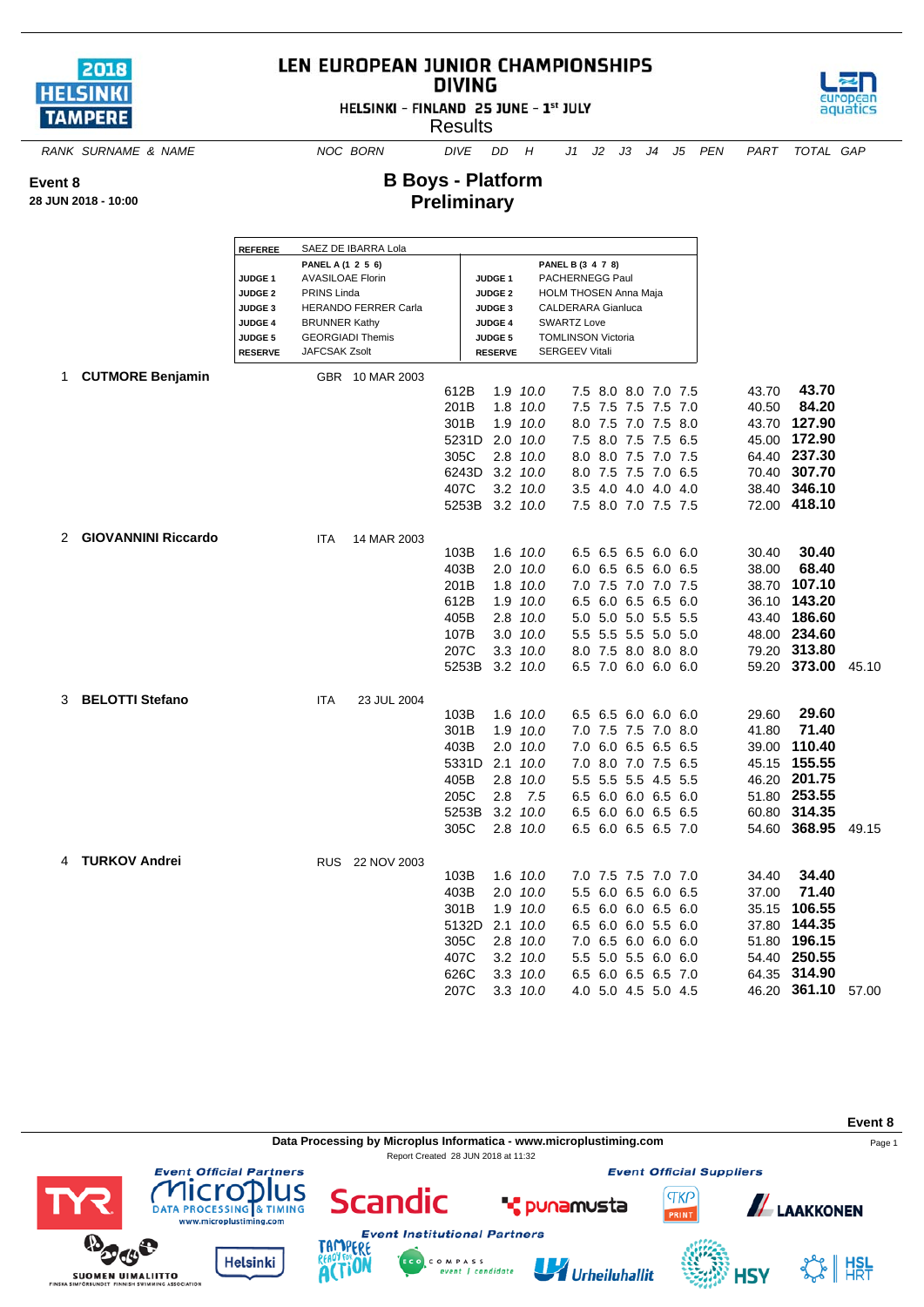|    | RANK SURNAME & NAME     | NOC BORN   |                 | <b>DIVE</b>    | DD      | Η            | J1 | J2 | JЗ                  | J4 | J5 | PEN | PART  | TOTAL GAP          |       |
|----|-------------------------|------------|-----------------|----------------|---------|--------------|----|----|---------------------|----|----|-----|-------|--------------------|-------|
| 5  | <b>JACHIM Filip</b>     | <b>POL</b> | 14 SEP 2003     |                |         |              |    |    |                     |    |    |     |       |                    |       |
|    |                         |            |                 | 103B           |         | 1.6 10.0     |    |    | 7.5 7.0 7.5 7.0 7.5 |    |    |     | 35.20 | 35.20              |       |
|    |                         |            |                 | 403B           |         | $2.0$ $10.0$ |    |    | 6.0 6.5 6.5 6.0 6.0 |    |    |     | 37.00 | 72.20              |       |
|    |                         |            |                 | 301B           |         | 1.9 10.0     |    |    | 7.5 7.5 7.0 7.5 7.5 |    |    |     | 42.75 | 114.95             |       |
|    |                         |            |                 | 5132D          | 2.1     | 7.5          |    |    | 6.5 6.5 6.0 6.5 6.5 |    |    |     |       | 40.95 155.90       |       |
|    |                         |            |                 | 105B           | 2.4     | 7.5          |    |    | 6.0 6.5 6.0 6.5 6.0 |    |    |     |       | 44.40 200.30       |       |
|    |                         |            |                 | 405C           | 2.7     | 7.5          |    |    | 4.5 5.5 5.5 5.5 6.0 |    |    |     |       | 44.55 244.85       |       |
|    |                         |            |                 | 205C           | 2.8     | 7.5          |    |    | 6.0 7.0 7.0 7.0 6.0 |    |    |     |       | 56.00 300.85       |       |
|    |                         |            |                 | 305C           |         | 2.8 10.0     |    |    | 6.0 6.5 6.0 6.5 6.5 |    |    |     |       | 53.20 354.05 64.05 |       |
| 6  | <b>SAFONOV Valerii</b>  | <b>RUS</b> | 21 JUN 2003     |                |         |              |    |    |                     |    |    |     |       |                    |       |
|    |                         |            |                 | 103B           |         | 1.6 10.0     |    |    | 6.0 6.0 6.5 6.5 8.0 |    |    |     | 30.40 | 30.40              |       |
|    |                         |            |                 | 5132D          |         | $2.1$ $10.0$ |    |    | 6.5 7.0 6.5 6.5 6.5 |    |    |     | 40.95 | 71.35              |       |
|    |                         |            |                 | 403B           |         | 2.0 10.0     |    |    | 5.0 6.0 5.0 5.5 5.5 |    |    |     | 32.00 | 103.35             |       |
|    |                         |            |                 | 612B           |         | 1.9 10.0     |    |    | 7.0 7.0 7.0 7.5 7.0 |    |    |     |       | 39.90 143.25       |       |
|    |                         |            |                 | 407C           |         | 3.2 10.0     |    |    | 5.5 5.0 5.5 5.0 6.0 |    |    |     | 51.20 | 194.45             |       |
|    |                         |            |                 | 626C           |         | 3.3 10.0     |    |    | 4.0 4.5 4.5 5.0 4.5 |    |    |     |       | 44.55 239.00       |       |
|    |                         |            |                 | 207C           |         | 3.3 10.0     |    |    | 5.0 5.0 5.5 5.5 5.5 |    |    |     |       | 52.80 291.80       |       |
|    |                         |            |                 | 5253B 3.2 10.0 |         |              |    |    | 4.5 5.0 5.0 5.0 4.5 |    |    |     |       | 46.40 338.20 79.90 |       |
| 7  | <b>PASHLEY Joseph</b>   |            | GBR 28 MAR 2003 |                |         |              |    |    |                     |    |    |     |       |                    |       |
|    |                         |            |                 | 612B           |         | 1.9 10.0     |    |    | 7.5 7.5 7.5 7.5 8.0 |    |    |     | 42.75 | 42.75              |       |
|    |                         |            |                 | 103B           |         | 1.6 10.0     |    |    | 7.0 7.5 7.0 7.5 8.0 |    |    |     | 35.20 | 77.95              |       |
|    |                         |            |                 | 403B           | 2.1     | 7.5          |    |    | 5.5 4.5 5.5 4.0 6.5 |    |    |     | 32.55 | 110.50             |       |
|    |                         |            |                 | 201B           | 1.8     | 7.5          |    |    | 5.5 6.0 6.0 6.0 6.5 |    |    |     |       | 32.40 142.90       |       |
|    |                         |            |                 | 305C           | 2.8     | 10.0         |    |    | 4.0 4.0 4.0 4.0 3.5 |    |    |     |       | 33.60 176.50       |       |
|    |                         |            |                 | 205C           | 2.8     | 7.5          |    |    | 6.0 6.5 6.5 6.0 6.0 |    |    |     |       | 51.80 228.30       |       |
|    |                         |            |                 | 405C           | 2.7     | 7.5          |    |    | 6.5 6.5 6.5 7.0 7.0 |    |    |     |       | 54.00 282.30       |       |
|    |                         |            |                 | 107C           |         | $2.7$ $10.0$ |    |    | 6.5 6.0 6.0 6.0 6.0 |    |    |     |       | 48.60 330.90 87.20 |       |
| 8  | <b>PARAKA Illia</b>     |            | UKR 02 AUG 2004 |                |         |              |    |    |                     |    |    |     |       |                    |       |
|    |                         |            |                 | 103B           | 1.6     | 7.5          |    |    | 7.0 6.5 6.5 7.0 7.0 |    |    |     | 32.80 | 32.80              |       |
|    |                         |            |                 | 403B           | 2.1     | 7.5          |    |    | 6.5 6.5 7.0 6.0 7.0 |    |    |     | 42.00 | 74.80              |       |
|    |                         |            |                 | 301B           | 1.9     | 7.5          |    |    | 6.5 7.0 6.5 6.5 7.0 |    |    |     | 38.00 | 112.80             |       |
|    |                         |            |                 | 5231D          | 2.0     | 7.5          |    |    | 6.0 6.0 6.0 6.5 4.5 |    |    |     | 36.00 | 148.80             |       |
|    |                         |            |                 | 405C           | 3.1     | 5.0          |    |    | 4.5 4.5 4.5 4.5 4.5 |    |    |     |       | 41.85 190.65       |       |
|    |                         |            |                 | 107B           |         | $3.0$ $10.0$ |    |    | 6.0 6.0 6.5 6.0 6.0 |    |    |     |       | 54.00 244.65       |       |
|    |                         |            |                 | 614B           | 2.3     | 7.5          |    |    | 2.0 1.5 3.0 1.5 2.0 |    |    | P   |       | 12.65 257.30       |       |
|    |                         |            |                 | 5253B          |         | 3.2 10.0     |    |    | 6.5 7.0 7.0 6.5 6.0 |    |    |     |       | 64.00 321.30       | 96.80 |
| 9  | <b>ANTONIV Anton</b>    |            | UKR 27 JAN 2003 |                |         |              |    |    |                     |    |    |     |       |                    |       |
|    |                         |            |                 | 103B           |         | 1.6 10.0     |    |    | 6.5 7.0 7.0 7.0 7.0 |    |    |     | 33.60 | 33.60              |       |
|    |                         |            |                 | 403B           |         | $2.0$ $10.0$ |    |    | 6.5 7.5 7.5 6.5 6.5 |    |    |     | 41.00 | 74.60              |       |
|    |                         |            |                 | 301B           |         | 1.9 10.0     |    |    | 7.0 7.0 7.0 7.0 7.5 |    |    |     |       | 39.90 114.50       |       |
|    |                         |            |                 | 5132D          |         | $2.1$ $10.0$ |    |    | 6.5 6.5 6.0 7.0 7.0 |    |    |     |       | 42.00 156.50       |       |
|    |                         |            |                 | 614B           |         | 2.4 10.0     |    |    | 6.0 6.0 6.0 6.5 7.0 |    |    |     |       | 44.40 200.90       |       |
|    |                         |            |                 | 407C           |         | 3.2 10.0     |    |    | 3.5 3.5 3.5 4.5 3.0 |    |    |     |       | 33.60 234.50       |       |
|    |                         |            |                 | 107B           |         | 3.0 10.0     |    |    | 4.0 4.0 4.5 4.5 4.5 |    |    |     |       | 39.00 273.50       |       |
|    |                         |            |                 | 5152B 2.9 10.0 |         |              |    |    | 5.0 6.0 5.5 4.5 5.5 |    |    |     |       | 46.40 319.90 98.20 |       |
| 10 | <b>DZMITRYIEU Kiryl</b> | <b>BLR</b> | 17 JUL 2003     |                |         |              |    |    |                     |    |    |     |       |                    |       |
|    |                         |            |                 | 103B           | 1.6     | 7.5          |    |    | 4.5 4.5 5.0 5.5 5.5 |    |    |     | 24.00 | 24.00              |       |
|    |                         |            |                 | 301B           | 1.9     | 7.5          |    |    | 6.0 6.0 6.0 6.0 6.0 |    |    |     | 34.20 | 58.20              |       |
|    |                         |            |                 | 5231D          | 2.0     | 7.5          |    |    | 6.5 6.5 6.5 6.5 6.0 |    |    |     | 39.00 | 97.20              |       |
|    |                         |            |                 | 403B           | 2.1     | 7.5          |    |    | 6.0 6.0 6.0 6.0 6.0 |    |    |     |       | 37.80 135.00       |       |
|    |                         |            |                 | 405C           | 2.7     | 7.5          |    |    | 6.0 6.5 6.0 7.0 6.5 |    |    |     |       | 51.30 186.30       |       |
|    |                         |            |                 | 5251B          | 2.7     | 7.5          |    |    | 5.5 5.5 5.5 5.5 6.0 |    |    |     |       | 44.55 230.85       |       |
|    |                         |            |                 | 205C           | $3.0\,$ | 5.0          |    |    | 4.5 5.0 4.5 4.0 4.0 |    |    |     |       | 39.00 269.85       |       |
|    |                         |            |                 | 305C           |         | 2.9 7.5      |    |    | 5.0 6.0 6.0 5.5 5.5 |    |    |     |       | 49.30 319.15 98.95 |       |

**Event 8 Data Processing by Microplus Informatica - www.microplustiming.com** Page 2 Report Created 28 JUN 2018 at 11:32**Event Official Partners Event Official Suppliers COMPLETED**<br>DATA PROCESSING & TIMING<br>www.microplustiming.com **Scandic TKP ALAAKKONEN T** punamusta **Event Institutional Partners BOOS** TAMP ERE

C O M P A S S<br>event | candidate

Urheiluhallit

**Helsinki** 

**SUOMEN UIMALIITTO** 

**ACTION** 

SS HISL

**HSY**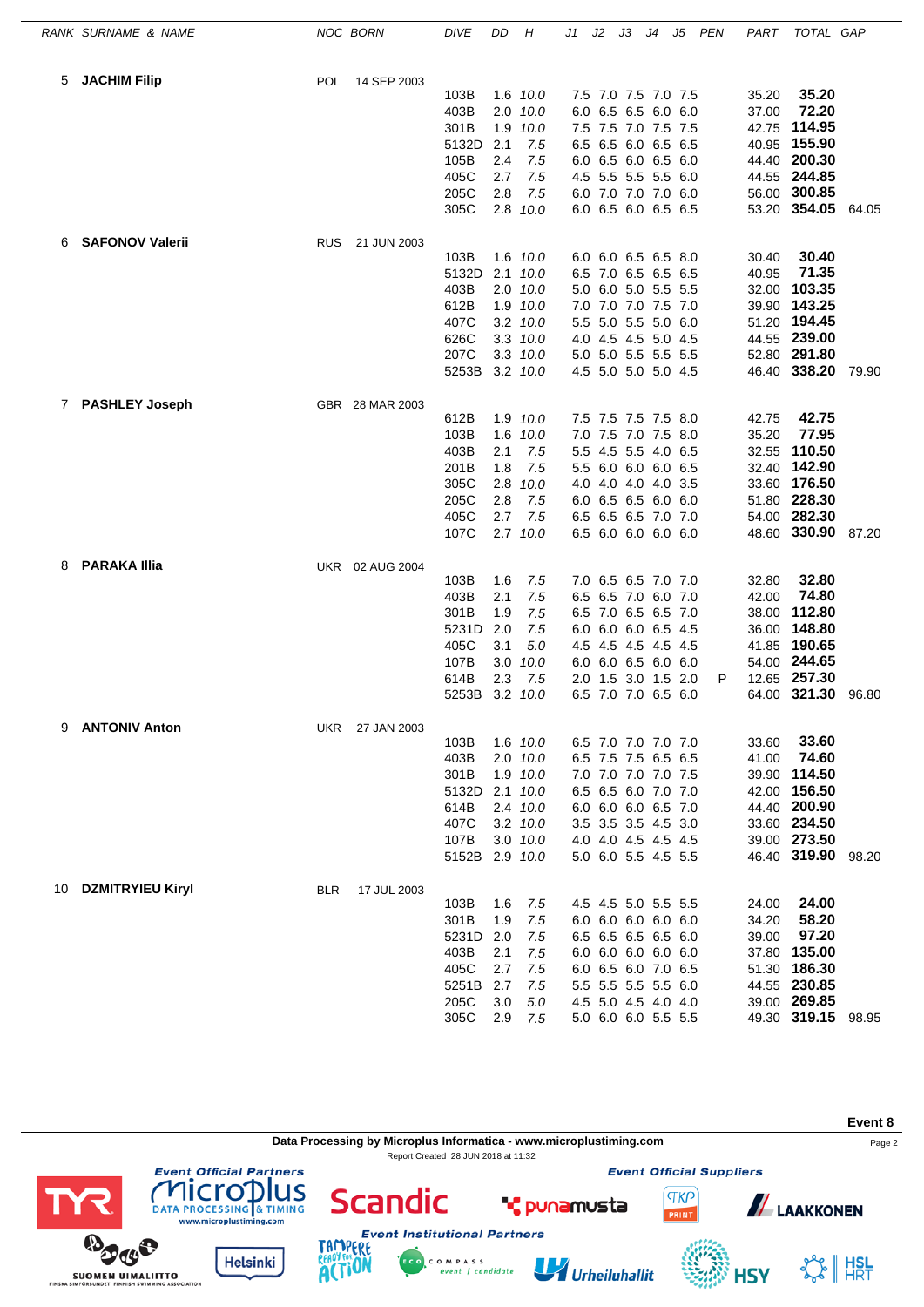|    | RANK SURNAME & NAME        |            | NOC BORN        | <b>DIVE</b>    | DD         | Н            | J1 | J2 | JЗ                                         | J4 | J5 PEN | PART           | TOTAL GAP           |  |
|----|----------------------------|------------|-----------------|----------------|------------|--------------|----|----|--------------------------------------------|----|--------|----------------|---------------------|--|
| 11 | <b>POHL Elias</b>          |            | GER 07 MAR 2003 |                |            |              |    |    |                                            |    |        |                |                     |  |
|    |                            |            |                 | 103B           |            | 1.6 10.0     |    |    | 6.5 7.5 7.0 6.0 7.0                        |    |        | 32.80          | 32.80               |  |
|    |                            |            |                 | 612B           |            | 1.9 10.0     |    |    | 6.5 6.5 6.5 6.5 6.5                        |    |        | 37.05          | 69.85               |  |
|    |                            |            |                 | 403B           |            | 2.0 10.0     |    |    | 7.5 7.5 7.5 7.0 7.5                        |    |        | 45.00          | 114.85              |  |
|    |                            |            |                 | 301B           |            | 1.9 10.0     |    |    | 7.0 6.5 7.0 6.5 7.5                        |    |        |                | 38.95 153.80        |  |
|    |                            |            |                 | 107B           |            | 3.0 10.0     |    |    | 4.0 4.0 4.0 5.0 4.5                        |    |        |                | 37.50 191.30        |  |
|    |                            |            |                 | 407C           |            | $3.2$ $10.0$ |    |    | 3.5 4.0 4.0 4.5 3.5                        |    |        |                | 36.80 228.10        |  |
|    |                            |            |                 | 5253B          |            | $3.2$ $10.0$ |    |    | 4.5 5.5 4.5 4.5 5.5                        |    |        |                | 46.40 274.50        |  |
|    |                            |            |                 | 205C           | 3.0        | 5.0          |    |    | 4.0 3.5 4.0 3.5 4.0                        |    |        |                | 34.50 309.00 109.10 |  |
| 12 | <b>MORAITIS lason</b>      |            | GRE 11 NOV 2003 |                |            |              |    |    |                                            |    |        |                |                     |  |
|    |                            |            |                 | 103B           | 1.6        | 7.5          |    |    | 6.0 6.0 6.0 6.5 7.0                        |    |        | 29.60          | 29.60               |  |
|    |                            |            |                 | 403B           | 2.1        | 7.5          |    |    | 6.0 6.0 5.5 6.5 6.5                        |    |        | 38.85          | 68.45               |  |
|    |                            |            |                 | 301B           | 1.9        | 7.5          |    |    | 6.5 6.0 6.5 6.5 6.5                        |    |        | 37.05          | 105.50              |  |
|    |                            |            |                 | 201B           | 1.8        | 7.5          |    |    | 6.5 7.0 7.0 7.0 6.5                        |    |        |                | 36.90 142.40        |  |
|    |                            |            |                 | 614B           |            | $2.4$ $10.0$ |    |    | 6.0 5.0 4.5 5.0 5.5                        |    |        |                | 37.20 179.60        |  |
|    |                            |            |                 | 5132D          | 2.2        | 5.0          |    |    | 5.5 4.0 4.0 4.5 4.5                        |    |        |                | 28.60 208.20        |  |
|    |                            |            |                 | 105B           | 2.4        | 7.5          |    |    | 6.5 6.5 6.5 6.5 7.0                        |    |        |                | 46.80 255.00        |  |
|    |                            |            |                 | 405C           | 2.7        | 7.5          |    |    | 5.5 5.5 5.5 6.0 5.0                        |    |        |                | 44.55 299.55 118.55 |  |
| 13 | <b>KNOLL Anton</b>         |            | AUT 22 NOV 2004 |                |            |              |    |    | 7.0 7.5 7.5 7.0 7.5                        |    |        |                | 35.20               |  |
|    |                            |            |                 | 103B           | 1.6<br>2.1 | 7.5<br>7.5   |    |    |                                            |    |        | 35.20          | 74.05               |  |
|    |                            |            |                 | 403B<br>301B   | 1.7        | 5.0          |    |    | 6.0 6.0 6.5 6.5 6.0                        |    |        | 38.85          | 104.65              |  |
|    |                            |            |                 | 5132D          | 2.2        | 5.0          |    |    | 6.0 6.0 5.5 6.0 6.0<br>6.0 5.0 5.5 6.0 5.0 |    |        | 30.60<br>36.30 | 140.95              |  |
|    |                            |            |                 | 105B           | 2.4        | 7.5          |    |    | 6.0 6.5 6.5 6.5 6.5                        |    |        | 46.80          | 187.75              |  |
|    |                            |            |                 | 405C           | 2.7        | 7.5          |    |    | 4.0 4.0 3.5 4.5 4.0                        |    |        |                | 32.40 220.15        |  |
|    |                            |            |                 | 203B           | 2.3        | 5.0          |    |    | 5.5 5.0 5.5 6.0 5.0                        |    |        |                | 36.80 256.95        |  |
|    |                            |            |                 | 5233D 2.4      |            | 7.5          |    |    | 6.0 5.0 5.5 6.0 6.0                        |    |        |                | 42.00 298.95 119.15 |  |
|    |                            |            |                 |                |            |              |    |    |                                            |    |        |                |                     |  |
| 14 | VITANOV Aleksandar         | <b>BUL</b> | 08 MAY 2003     | 403B           | 2.1        | 7.5          |    |    | 6.5 6.5 6.0 7.0 6.5                        |    |        | 40.95          | 40.95               |  |
|    |                            |            |                 | 103B           | 1.6        | 7.5          |    |    | 6.0 6.5 6.0 6.0 6.0                        |    |        | 28.80          | 69.75               |  |
|    |                            |            |                 | 612B           | 1.8        | 7.5          |    |    | 5.0 4.0 4.5 5.5 5.0                        |    |        | 26.10          | 95.85               |  |
|    |                            |            |                 | 5132D          | 2.1        | 7.5          |    |    | 6.5 7.0 6.5 7.0 6.5                        |    |        |                | 42.00 137.85        |  |
|    |                            |            |                 | 405C           | 2.7        | 7.5          |    |    | 6.5 6.0 6.0 6.0 6.5                        |    |        |                | 49.95 187.80        |  |
|    |                            |            |                 | 105B           | 2.4        | 7.5          |    |    | 5.5 5.5 5.5 5.0 5.5                        |    |        |                | 39.60 227.40        |  |
|    |                            |            |                 | 205C           | 3.0        | 5.0          |    |    | 3.0 2.5 2.5 3.0 3.5                        |    |        |                | 25.50 252.90        |  |
|    |                            |            |                 | 5233D          | 2.4        | 7.5          |    |    | 6.0 6.0 5.5 6.0 5.5                        |    |        |                | 42.00 294.90 123.20 |  |
| 15 | <b>TODIRASCU Darius-C.</b> |            | ROU 10 NOV 2004 |                |            |              |    |    |                                            |    |        |                |                     |  |
|    |                            |            |                 | 103B           |            | 1.6 10.0     |    |    | 7.0 6.5 6.0 7.0 6.5                        |    |        | 32.00          | 32.00               |  |
|    |                            |            |                 | 403B           |            | $2.0$ $10.0$ |    |    | 6.5 6.0 6.0 5.5 6.0                        |    |        | 36.00          | 68.00               |  |
|    |                            |            |                 | 612B           |            | 1.9 10.0     |    |    | 5.0 5.0 5.5 5.0 5.5                        |    |        | 29.45          | 97.45               |  |
|    |                            |            |                 | 5231D          |            | 2.0 10.0     |    |    | 7.0 7.5 7.0 7.5 6.5                        |    |        |                | 43.00 140.45        |  |
|    |                            |            |                 | 105B           | 2.6        | 5.0          |    |    | 5.5 5.5 6.0 4.5 5.0                        |    |        |                | 41.60 182.05        |  |
|    |                            |            |                 | 405C           | 2.7        | 7.5          |    |    | 6.0 6.0 6.5 6.5 6.0                        |    |        |                | 49.95 232.00        |  |
|    |                            |            |                 | 205C           | 3.0        | 5.0          |    |    | 1.5 2.0 1.0 1.5 2.0                        |    |        |                | 15.00 247.00        |  |
|    |                            |            |                 | 5233D 2.5      |            | 5.0          |    |    | 6.0 6.0 6.5 6.5 6.5                        |    |        |                | 47.50 294.50 123.60 |  |
|    | 16 SCHAEL Ludwig           | GER        | 26 JAN 2003     |                |            |              |    |    |                                            |    |        |                |                     |  |
|    |                            |            |                 | 103B           |            | 1.6 10.0     |    |    | 6.0 6.0 6.0 6.0 6.0                        |    |        | 28.80          | 28.80               |  |
|    |                            |            |                 | 301B           |            | 1.9 10.0     |    |    | 7.0 8.0 8.0 7.0 7.0                        |    |        | 41.80          | 70.60               |  |
|    |                            |            |                 | 403B           |            | $2.0$ $10.0$ |    |    | 6.5 7.0 7.0 7.0 7.0                        |    |        |                | 42.00 112.60        |  |
|    |                            |            |                 | 612B           |            | 1.9 10.0     |    |    | 7.0 7.0 7.0 7.0 7.5                        |    |        |                | 39.90 152.50        |  |
|    |                            |            |                 | 107B           |            | 3.0 10.0     |    |    | 0.5 0.5 1.0 1.5 1.0                        |    |        |                | 7.50 160.00         |  |
|    |                            |            |                 | 305C           |            | 2.9 7.5      |    |    | 5.0 6.0 5.5 5.5 5.5                        |    |        |                | 47.85 207.85        |  |
|    |                            |            |                 | 407C           |            | 3.2 10.0     |    |    | 4.5 4.0 4.5 4.0 4.5                        |    |        |                | 41.60 249.45        |  |
|    |                            |            |                 | 5152B 2.9 10.0 |            |              |    |    | 4.0 3.5 4.0 3.0 4.0                        |    |        |                | 33.35 282.80 135.30 |  |



C O M P A S S<br>event | candidate

Urheiluhallit

**Helsinki** 

**SUOMEN UIMALIITTO** 

**ACTION** 

SS HISL

**HSY**